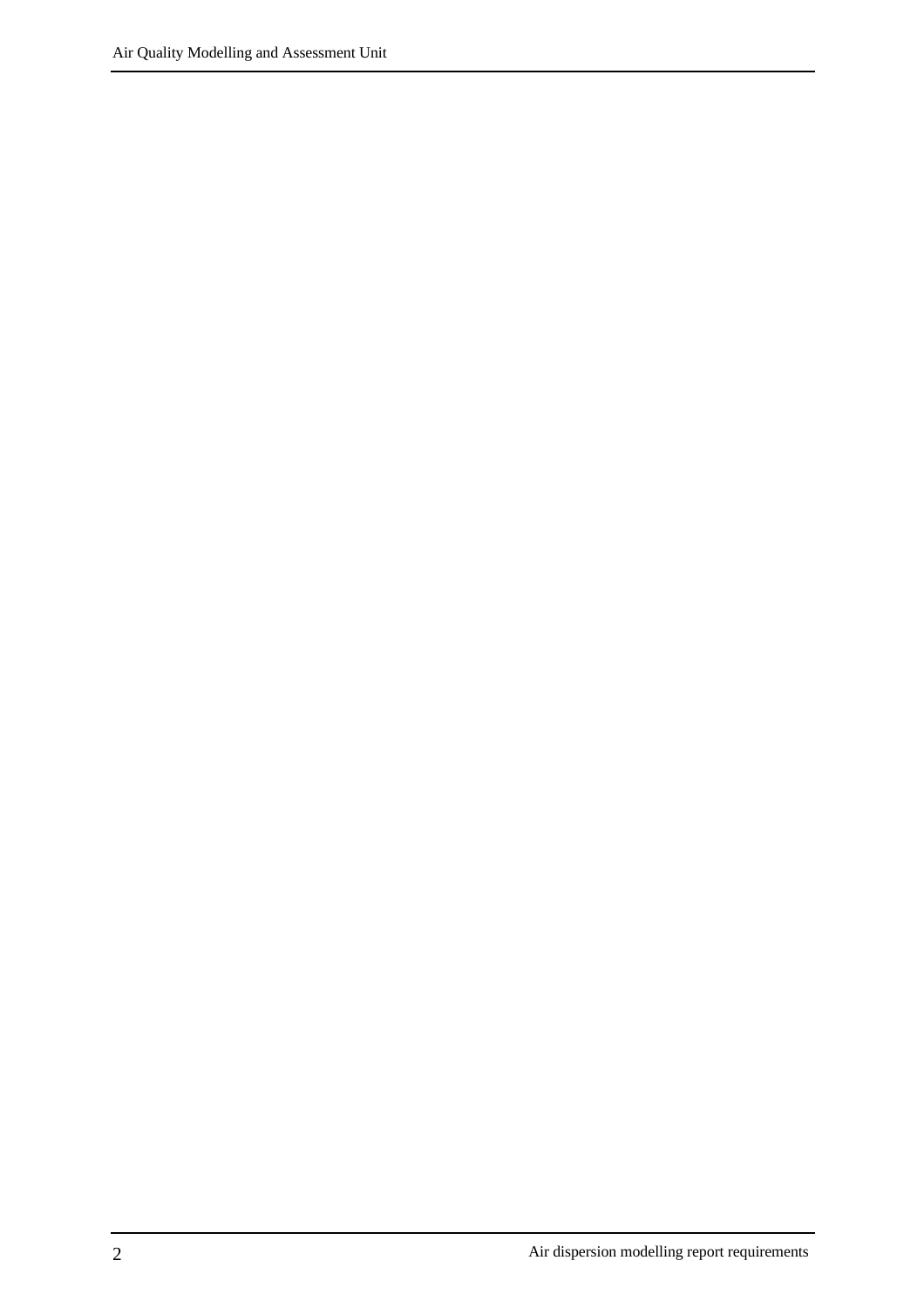#### *1.0 SUGGESTED STRUCTURE OF THE MODELLING REPORT*

The guidance lists the elements of a report that are expected to be present in an air dispersion modelling report.

#### *1.1 INTRODUCTION/SCOPE*

• General information relating to the assessment, including purpose of the study, description of the site and modelled scenarios.

#### *1.2 LOCATION MAP*

• A map showing the location of the process in relation to nearby features and urban conurbations, and indicating the extent of the modelled domain, European sites, Sites of Special Scientific Interest, Special Protection Areas, Special Areas of Conservation and ambient air quality monitoring sites. The map should use National Grid Referencing and indicate terrain contours, e.g. Ordnance Survey Landranger Series (1:50,000 scale).

## *1.3 POLLUTANTS, AIR QUALITY GUIDELINES AND OTHER ASSESSMENT CRITERIA*

• A list of pollutants modelled. The pollutants under consideration in the assessment should be clearly identified, including chemical speciation (e.g. oxides of nitrogen, halogenated compounds). Discussion of relevant air quality standards and objectives appropriate to the modelled pollutants. These will often take the form of the standards and objectives contained in the Air Quality Strategy for England, Scotland, Wales and Northern Ireland, but may also consider guidelines from other sources, e.g. World Health Organisation (WHO), Occupational Exposure Levels (OELs), Agency Technical Guidance Note E1/H1. For assessment in relation to the Habitats Directive, discussion of the relevant critical levels and/or critical loads.

#### *1.4 AMBIENT/BACKGROUND LEVELS*

• For all pollutants under consideration an appropriate value for background concentration should be determined. This may take the form of ambient monitoring data from local authorities or maps of ambient concentration produced by NETCEN, however the source and validity of information used should be justified by the applicant. Future predictions of ambient levels should be also addressed if appropriate for the assessment.

## *1.5 MODEL DECRIPTION*

• The choice of model used in the assessment should be justified and a description of the chosen air dispersion model given. Information should include model name, type of model (Gaussian, new-generation, etc.), supplier and version of model used. Models must be fit for purpose, based on established science, and be validated and independently reviewed. EAS/2007/1/1 contains Agency policy on choice of air dispersion models.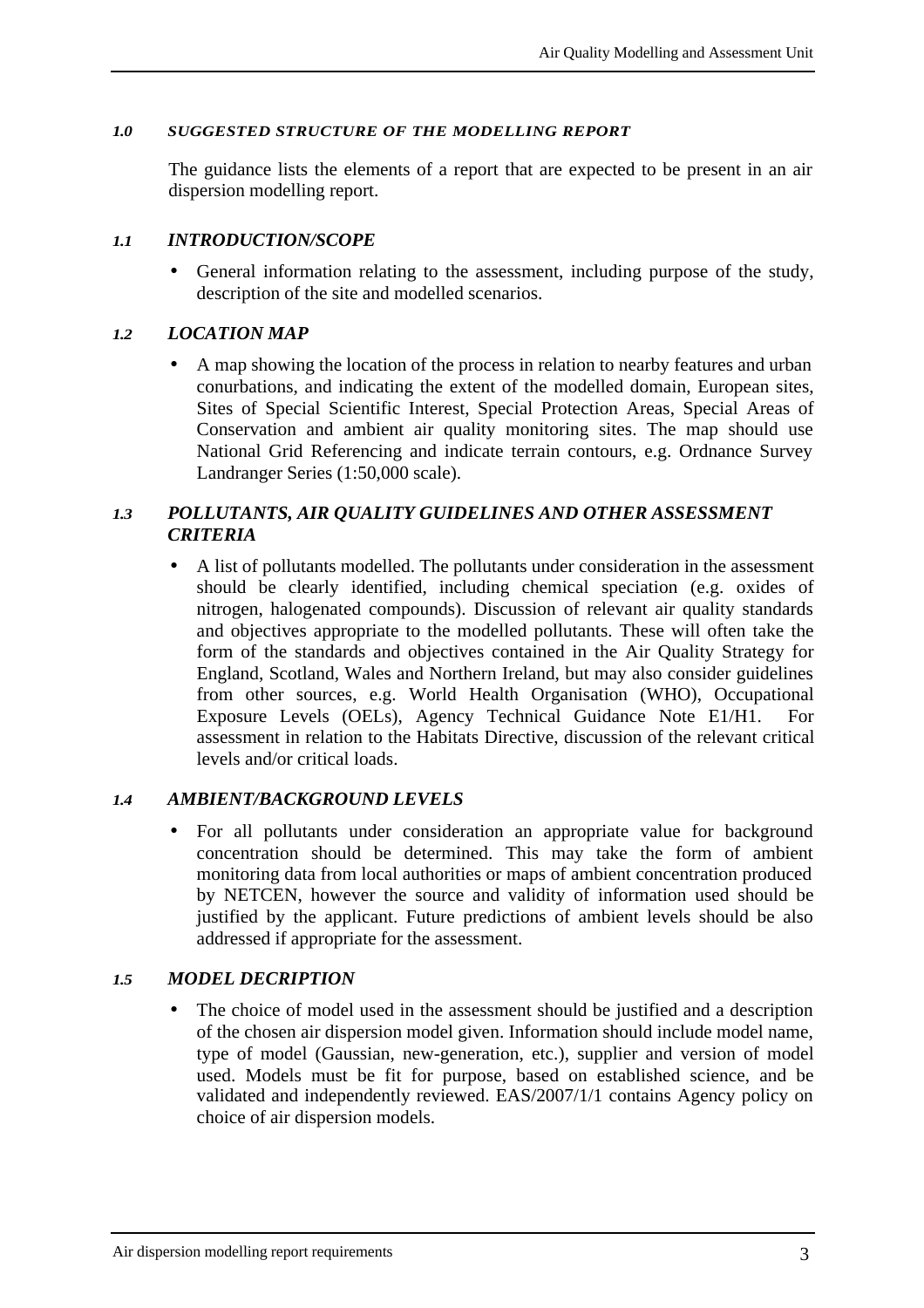## *1.6 EMISSION PARAMETERS*

• The following information, including relevant units should be presented in a table.

| <b>Parameter</b>                 | <b>Units</b>       |  |
|----------------------------------|--------------------|--|
| <b>Stack Location</b>            | (NGR)              |  |
| Stack height                     | (m)                |  |
| Pollutant emission rate          | $(g/s)^{1, 2, 3}$  |  |
| Exit diameter                    | (m)                |  |
| Exit temperature                 | $(K, {}^{\circ}C)$ |  |
| Efflux velocity (actual), and/or | (m/s)              |  |
| Volumetric flow rate (actual)    | $(m^3/s)$          |  |

1. Note that pollutant emission rate is often calculated using a measured concentration value, or a value taken from an appropriate Process Guidance Note, and the volumetric flow. It should be made clear whether concentration values expressed at STP/NTP have been adjusted appropriately to derive the emission rate used in the model and, if so, the method used.

- 2. Including details of time-varying emissions if appropriate
- 3. Emission of NO<sub>x</sub> should be expressed as  $NO<sub>2</sub>$ .

## *1.7 MODELLED DOMAIN/RECEPTORS*

- The extent of the modelled domain (i.e. the modelled area), and the resolution of the model receptor grid used should be reported and justified by the applicant. The assumed height above ground level for the receptors (flagpole height) should be reported if appropriate.
- Details of any discrete receptors used to assess impact at sensitive locations should be reported.

#### *1.8 METEOROLOGY/SURFACE CHARACTERISTICS*

- The choice of meteorological data used in the model should be discussed in detail and justified by the applicant. Information should include the location of the chosen met station in relation to the modelled domain, the number of years included in the assessment, and the source of the data (currently either UK Met Office or BREEZE Met CD). The format of the met data used (either hourly sequential or long-term statistical) should be reported and justified and a windrose presented for purposes of clarity.
- Information relating to the surface characteristics at both the meteorological station and within the modelled domain should be reported. This is usually related to the relevant land-use classification(s) however the values of parameters (e.g. roughness length, albedo, Bowen ratio/Priestly-Taylor parameter) describing the classifications used in the model should also be reported.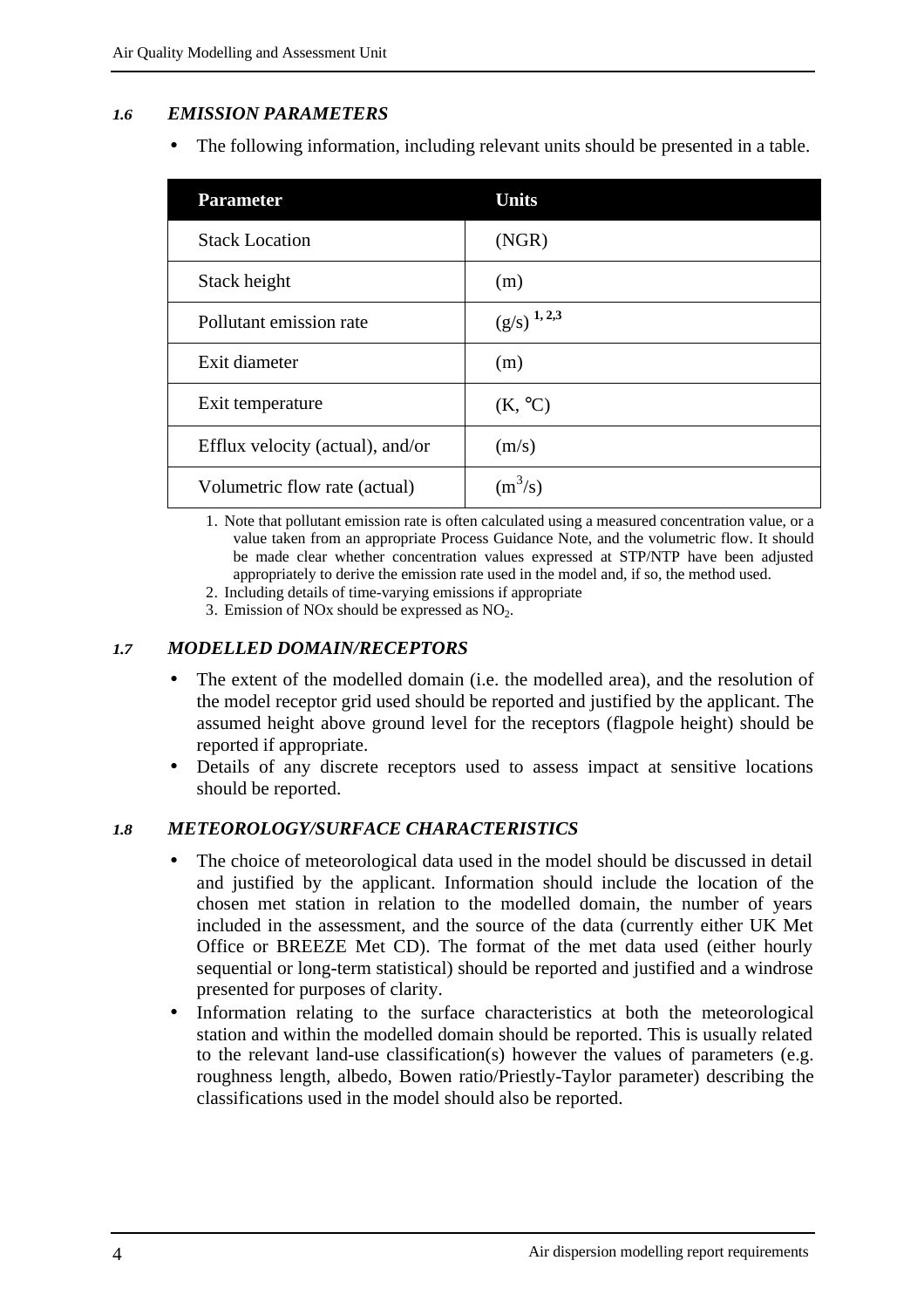## *1.9 TREATMENT OF TERRAIN*

• The applicant should justify the inclusion or not of terrain treatment in the assessment and report the source, format and processing of digital terrain data used in the model.

## *1.10 TREATMENT OF BUILDINGS AND SITE PLAN*

The applicant should justify the inclusion or not of building treatment in the assessment and report the location and dimensions of all buildings included in the model (i.e. NGR, height, width, rotation). A site plan showing the location and relative orientation of buildings and their dimensions should be included.

## *1.11 SENSITIVITY ANALYSIS*

This should include a discussion and quantification of model sensitivity to meteorological data (e.g. different met sites, inter-annual variation, surface characteristics), emission parameters (stack parameters, pollutant release rate, different plant operating scenarios), receptor grid resolution, and treatment of terrain and buildings. A final quantification of model uncertainty should be reported taking the above into account.

## *1.12 SPECIAL TREATMENTS*

This should include relevant information on specialised model treatments, for instance short-term (puff) releases, coastal models, fluctuations, photochemistry, wet/dry deposition, flare releases, etc.

## *1.13 ASSESSMENT OF IMPACTS*

- A discussion on the post-processing of relevant percentile values and addition of background concentrations should be provided including conversion factors for different averaging times if appropriate.
- Any assumptions relating to pollutant conversion processes (e.g.  $NO/NO<sub>2</sub>$ ) photochemistry) for different averaging times should be justified.
- Results should be presented in tabular form, indicating total (process plus background) concentration values and locations of maximum air quality impacts and the process contribution to this. The percentage impact upon the relevant air quality standard or objective should also be reported.
- Contour plots should be provided for each air quality objective being assessed (including critical levels and/or critical loads if appropriate). These should indicate pollutant name and modelling scenario, averaging time and appropriate percentile plotted and should clearly indicate areas of exceedance. The same colour scale should be used for all contour plots relating to a particular air quality objective.
- Discussion should address any potential breaches of relevant air quality standards or objectives (including critical levels and/or critical loads if appropriate). This should take into account model uncertainty, assessment of different stack heights and emission characteristics and different process operation scenarios.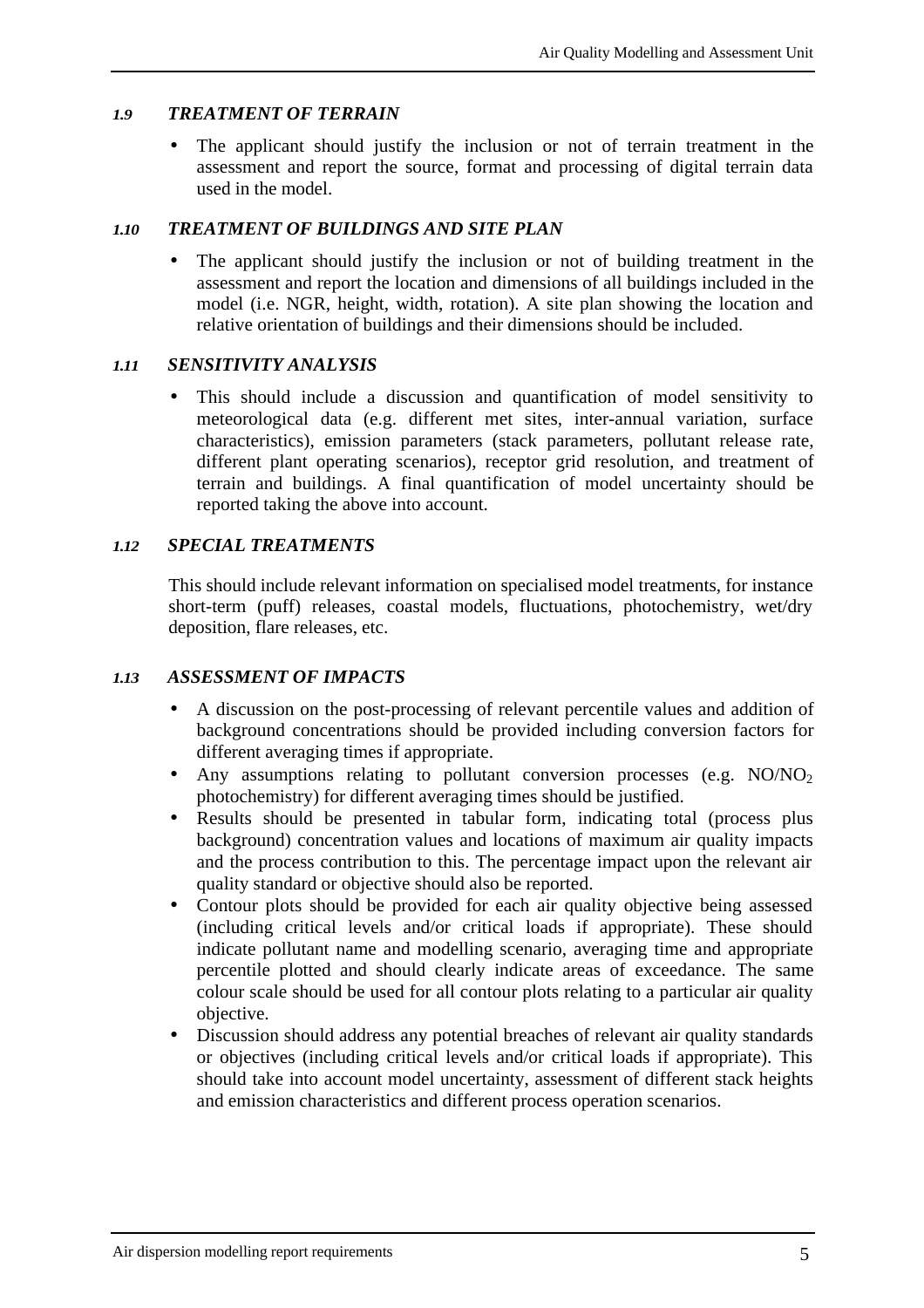## *1.14 MODEL INPUT FILES*

• Input files for the air dispersion model used in the assessment should be included as an Appendix to the report, usually on computer disk. These should be sufficient that model configuration and the parameter values used to define all source and meteorological inputs to the model can be audited.

## *1.15 FURTHER INFORMATION*

• Further detailed information relating to the above topics is contained in "Guidance on detailed air dispersion modelling of point source emissions". Information is also available directly from AQMAU or on the AQMAU Intranet pages.